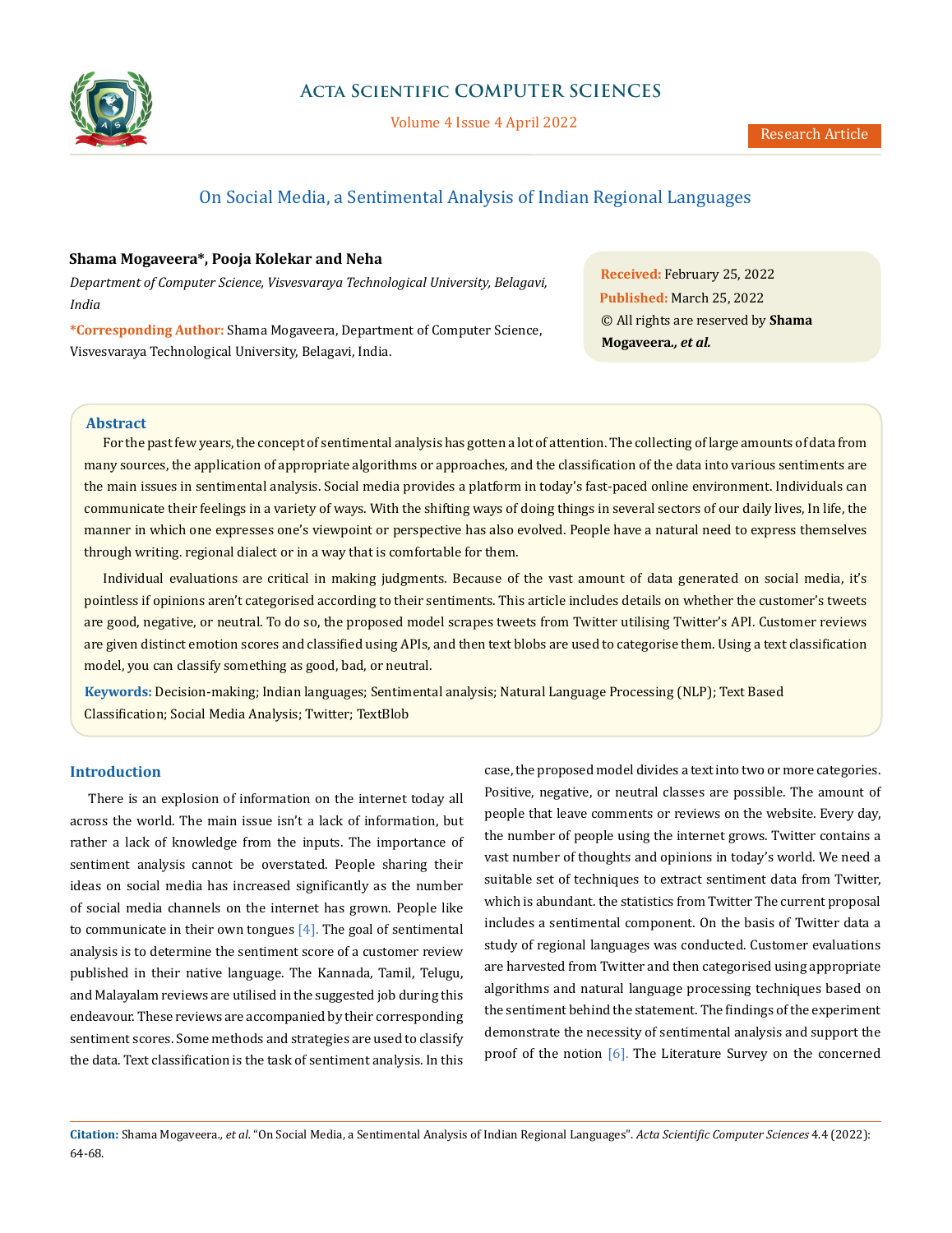Area is highlighted, the problem definition, the proposed solution details of the effort and implementation the experimental results are presented, the outcome of the research and comparison with other works and discusses the group's future plans project.

#### **Related work**

The opinions are categorised by observing and monitoring the threshold levels. With the help of HADOOP, the mathematical model is simulated, and the tweets are accurately predicted 96% of the time. The thresholding hash table is used to display the findings. The suggested the model successfully classifies tweets using the Twitter API. The positive or bad tweets are divided into two categories the gathered tweets are of a certain type in the suggested model. There was no set format for the tweets, but there was one restriction depending on the length of the tweet the tweets were gathered from an online source and do not have any sentiment labels attached. R and Rapid Miner's ALYLIEN extension were used to do the sentimental analysis. The output was deemed valid and selections were made based on the findings are created. The patient records were collected and sentimental analysis was performed to the patient opinions. The proposed methodology increased patient comprehension and visualisation concerns, kept track of medical data, and evaluated patient comments. The information in the patient records is collected and processed on a regular basis obtained from the word cloud, according to the research report.

This study's major purpose is to figure out how to understand tweets on social media. The goal of this paper  $\begin{bmatrix} 1 \end{bmatrix}$  is to find out what the author has to say on a particular issue. In this work, they proposed combining feature vector with sentiment information. The proposed paradigm is demonstrated to be successful for short texts and tweets with a limited amount of characters. A support vector machine (SVM) technique was used with a unique collection of classifiers in this study. The system was put to the test with a variety of tasks, and it outperformed them all.

A method for forecasting the Indian stock market is proposed in the proposed work. This study use sentiment analysis to extract polarity scores from a variety of social media sites and news sources. The recommended technique yields accurate outcomes. There was one inaccuracy of about 3.05 percent, which was smaller than other existing estimation approaches. This methodology

assists investors in stock market analysis and making informed stock market trading decisions.

The method of opinion mining and sentiment analysis has advanced to a higher level in recent years. The opinions are separated into several sentiments based on the polarity of the remark. Existing techniques mostly target tweets and written papers across many platforms. Emotional styles, which are identified in the suggested method, are also important determinants in predicting mood. The goal of this study is to boost the sentiment production on Twitter by combining language and emotions.

This study's author [6] used emojis and texts to figure out whether the writer's mood was happy, negative, or neutral. Emojis have been discovered to play an important part in text-totext communication when determining the writer's sentiment or feeling. Consider using emoticons in your sentence to acquire an accurate score. It's worth mentioning that emoticons differ from platform to platform. Because they were not identifiable, the users also utilise Arabic letters to create English remarks, such as these, which were given an emotion score of 0 (neutral).

Sentimental analysis has been a major cause of concern in recent years. People express themselves using a variety of social media platforms. Pakistanis use the English and Urdu languages to interact with one another. These languages are not extensively used on social networking. As a result, recognising these languages and doing sentimental analysis on them is difficult. You can learn Urdu, English, and Roman-Urdu languages using the proposed method, which uses the lexical technique to extract sentiment from people. They employed trained and unsupervised algorithms to categorise the feelings after manually creating and evaluating a multilingual lexical dictionary. The repeating of the same sentence was also a problem, although this may be avoided by limiting the vocabulary. Overall, the suggested method appears to be promising, and those that took proactive measures benefited.

On Twitter, the user opinions are the most numerous. Massive amounts of data are exchanged via social media platforms like Twitter. Based on the emotional content of the tweets, it can be classified as positive, negative, or neutral using unstructured Twitter data. To extract the emotions behind the utterance, the proposed system employs a variety of methods, including

**Citation:** Shama Mogaveera*., et al.* "On Social Media, a Sentimental Analysis of Indian Regional Languages". *Acta Scientific Computer Sciences* 4.4 (2022): 64-68.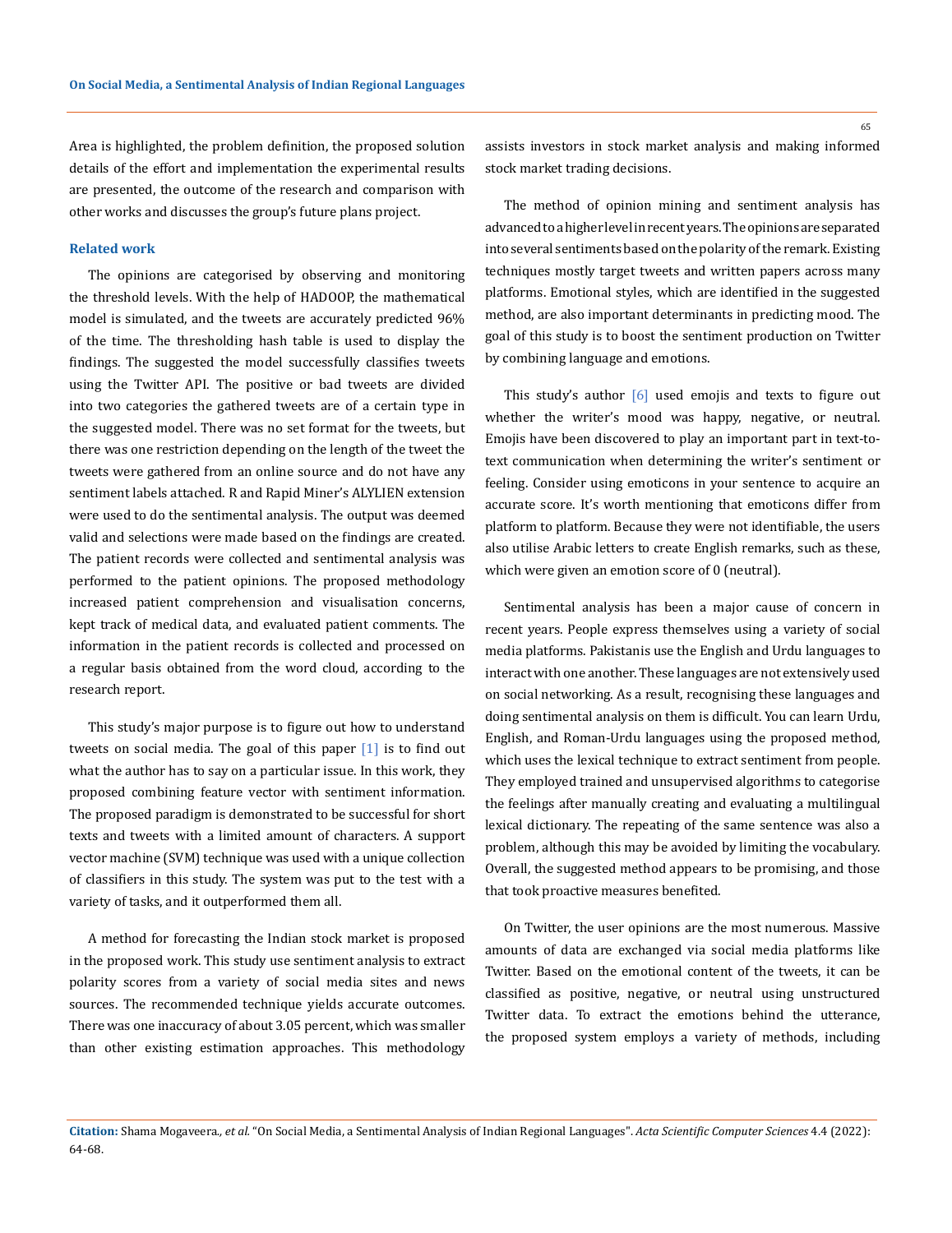classifiers. These are the classifiers that employ a dataset that is based on text. The graph is used to assess and visualise the performance of the classifiers. The recommended text also makes it clear that describes the significance of emotion in a particular piece of data.

The purpose of this paper is to discuss sentiment classification methods and other resources for using sentiment analysis in Indian languages. The use of Indian languages is increasing across a wide range of social media platforms. The development of resources for Indian languages with limited resources is crucial. Emotion categorization techniques Machine learning, lexicon-based techniques, and hybrid approaches are all utilised to validate the results. Different machine learning algorithms, such as a lexiconbased approach and a decision tree, are used to validate the results.

Using the Waikato environment for knowledge analysis, the authors of this work classified the roman Urdu reviews that were relevant to automobiles (WEKA). They initially tested the data, provided the models, and trained them. Multinomial regression has been used. Naive Bayes' results are superior to those of other classifiers.

In this study, the author  $\lceil 2 \rceil$  develops a visualisation system that delivers data on sentimental analysis on Twitter. They scraped data from Twitter and used Python libraries and modules to create their proposal. The proposed system will perform the assignment in six phases. Data extraction, data processing, feature extraction, sentiment identification, polarity and subjectivity categorization, and results, to name a few.

 In this paper, they looked at the sentiment of product reviews on Twitter using a range of machine learning algorithms. Using the Naive Bayes technique, they were able to enhance their results. To strengthen the identification process and generate a high-quality review summary, increase the training data. Some websites provide information, such as Kannada reviews. In this proposed effort, they used methods from Machine Learning methodology. Individuals who are unable to read English will be able to fully understand the procedure in their own language.

It also explains how a large amount of info is available on the internet that must be categorised into different mindsets. These statistics are available not only in English, but also in a variety of regional languages [4]. They have presented a paper in which they examine the polarity of text or tweets collected from social media or any other source to assess the communicator's sentiment. People make decisions depending on what other people think. Rather than concentrating on a small amount of data, this project prioritises a big number of brief data oral signals.

Because it is where the data for the given implementation is stored, an algorithmic lexicon is critical in machine learning approaches. Each word has its own meaning in a language. Discrete word data can be obtained from a variety of sources. The suggested system is taught through a series of activities to produce linguistic data using a bag of 2400 Malayalam words that were previously saved. The presentation f-measure is calculated using precision, recall, and other statistical techniques. More than 90% of the theory behind these methods has been discovered.

In this work, tweets are categorised into distinct attitudes based on message level classification. By eliminating nonEnglish tweets and replacing the emotions using the tokenization algorithm, the pre-processing strategy removes these stopping words, resulting in a meaningful statement. The phrases were picked based on how often they appeared in the training set. The classifications are positive, negative, or neutral. The words are given sentiment scores based on previously stored lexicons [6]. Finally, the tweet's total emotion score is calculated and separated into various sentiment groups.



**Figure 1:** The proposed work architecture.

**Citation:** Shama Mogaveera*., et al.* "On Social Media, a Sentimental Analysis of Indian Regional Languages". *Acta Scientific Computer Sciences* 4.4 (2022): 64-68.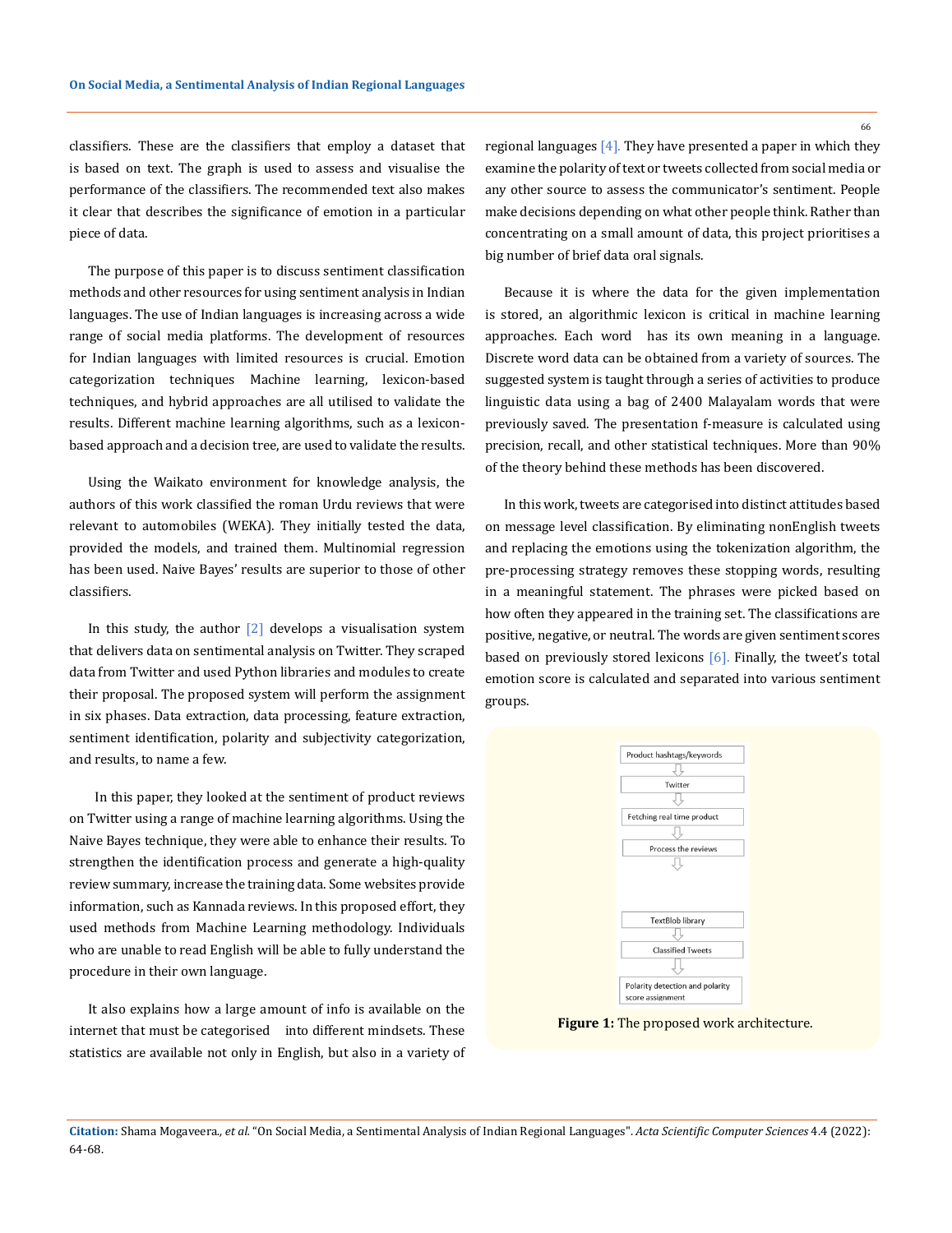

**Figure 2:** Twitter authentication process.

| <b>Serial</b><br>no. | <b>Textblob words</b> | <b>Polarity</b> | <b>Subjectivity</b> |
|----------------------|-----------------------|-----------------|---------------------|
| $\mathbf{1}$         | awesome               | 1.0             | 1.0                 |
| $\overline{2}$       | ಅಡಭುತ                 | 1.0             | 1.0                 |
| 3                    | ஆச்சரியப்படும்        | 1.0             | 1.0                 |
|                      | விதமாக                |                 |                     |
| $\overline{4}$       | అదిభుతంగ              | 1.0             | 1.0                 |
| 5                    | अप्रतमि               | 1.0             | 1.0                 |
| 6                    | Bad                   | $-0.7$          | 0.9                 |
| 7                    | ಕೆಟಟ                  | $-0.7$          | 0.9                 |
| 8                    | தவற                   | $-0.7$          | 0.9                 |
| 9                    | చిడు                  | $-0.7$          | 0.9                 |
| 10                   | खराब                  | $-0.7$          | 0.9                 |
| 11                   | Pleasant              | 0.7             | 0.9                 |
| 12                   | ಆಹಲಾದಕರ               | 0.7             | 0.9                 |
| 13                   | மகிழ்வளிக்கிற         | 0.7             | 0.9                 |
| 14                   | ఆహ్ౕలదకరమైన           | 0.7             | 0.9                 |
| 15                   | सुखकर                 | 0.7             | 0.9                 |
| 16                   | Ruins                 | 0.0             | 0.0                 |
| 17                   | ಅವಶ <b>ೇ</b> ಷಗಳು     | 0.0             | 0.0                 |
| 18                   | இடிபாடிகள்            | 0.0             | 0.0                 |
| 19                   | శీథిలలు               | 0.0             | 0.0                 |
| 20                   | अवशेष                 | 0.0             | 0.0                 |

**Table 1:** Updated TextBlob with the Indian regional languages.

- Click on the tab "Create New App".
- Fill out the content, agree to the terms and conditions, and click "Create your Twitter application".
- Once the App is created successfully, click on the tab "Keys and Tokens", to get your "Consumer key", "Consumer secret key", "Access token" and "Access token secret".

After completing the Twitter Authentication process, users can utilise their unique keys and tokens to extract data from Twitter using the Twitter Scraper Python module, as illustrated in Table.

One of Twitter's limitations is that the Twitter Search API can only produce a certain number of tweets at a time. It is in charge of authentication, connection, and a variety of other functions. For obtaining Twitter data, API authentication is required. The Twitter API provides real-time Twitter data. It can be used to obtain tweets that have been tweeted using any hashtag. It is necessary to install a package called Twitter Scraper in order to collect tweets. The dataset will be saved in the xlsx format for further implementation when we extract the data from Twitter.

#### **Experimental and result in analysis**

 Sentimental Analysis is a technique for improving a product by analysing, applying, and improving it in response to positive, negative, or indifferent consumer feedback. It delivers a vivid depiction of the consumer feedback's mood through entrepreneurial concepts and judgments. It provides emotion scores for the entire Positive, negative, or indifferent feedback from customers by categorising the goods. The major purpose of this project is to analyse Twitter data using emotional analysis. We looked at Twitter tweets regarding online products to see how people reacted to them on the social media platform. Python the customer is asked to enter the product in order to learn about the feelings associated with it, as well as how many Twitter tweets should be scraped. Later, one can extract tweets pertaining to the keywords or hashtags entered by the user using Twitter APIs and the TwitterScrapper Python module. The tweets are then recorded in xlsx format so that users may examine the polarity and tone of each customer's product feedback.

**Citation:** Shama Mogaveera*., et al.* "On Social Media, a Sentimental Analysis of Indian Regional Languages". *Acta Scientific Computer Sciences* 4.4 (2022): 64-68.